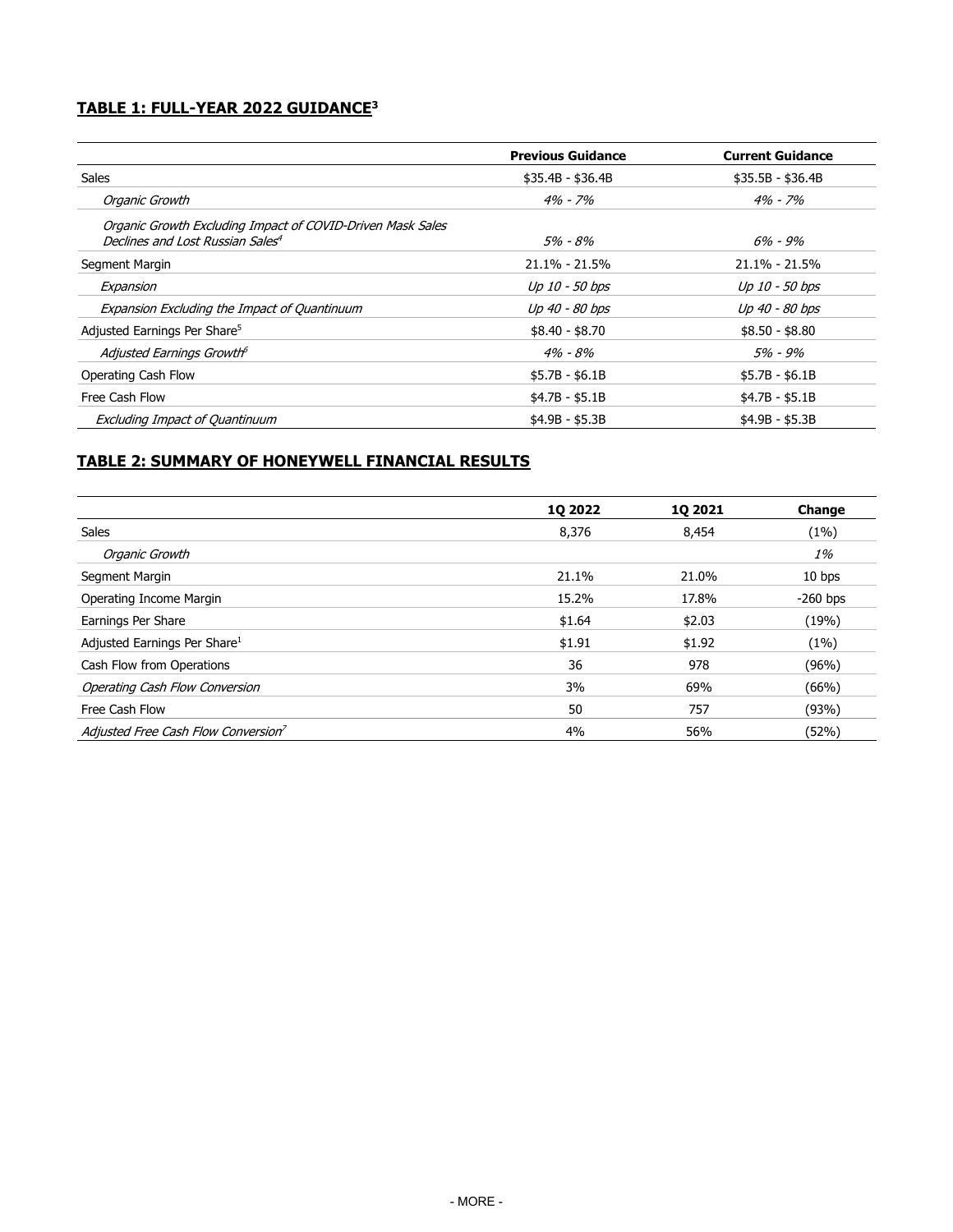# **TABLE 3: SUMMARY OF SEGMENT FINANCIAL RESULTS**

| <b>AEROSPACE</b>                       | 1Q 2022 | 1Q 2021 | Change     |
|----------------------------------------|---------|---------|------------|
| <b>Sales</b>                           | 2,749   | 2,632   | 4%         |
| Organic Growth                         |         |         | 5%         |
| Segment Profit                         | 753     | 762     | (1%)       |
| Segment Margin                         | 27.4%   | 29.0%   | $-160$ bps |
| HONEYWELL BUILDING TECHNOLOGIES        |         |         |            |
| Sales                                  | 1,429   | 1,358   | 5%         |
| Organic Growth                         |         |         | 8%         |
| Segment Profit                         | 336     | 305     | 10%        |
| Segment Margin                         | 23.5%   | 22.5%   |            |
| PERFORMANCE MATERIALS AND TECHNOLOGIES |         |         |            |
| <b>Sales</b>                           | 2,453   | 2,346   | 5%         |
| Organic Growth                         |         |         | 6%         |
| Segment Profit                         | 510     | 434     | 18%        |
| Segment Margin                         | 20.8%   | 18.5%   | 230 bps    |
| SAFETY AND PRODUCTIVITY SOLUTIONS      |         |         |            |
| Sales                                  | 1,744   | 2,118   | (18%)      |
| Organic Growth                         |         |         | (15%)      |
| Segment Profit                         | 253     | 303     | (17%)      |
| Segment Margin                         | 14.5%   | 14.3%   | 20 bps     |

<sup>1</sup>Adjusted EPS and adjusted EPS V% exclude a charge to reserve against outstanding accounts receivable, contract assets, and impairments of other assets due to the Russia-Ukraine conflict, and gain on the sale of the retail footwear business.

<sup>2</sup>1Q22 backlog excludes contracts for sales or services shipped to or produced in Russia, or sales or services with entities nationalized by the Russian Federation.

<sup>3</sup>As discussed in the notes to the attached reconciliations, we do not provide quidance for margin or EPS on a GAAP basis.

<sup>4</sup>Previous guidance did not contemplate lost Russian sales.

<sup>5</sup>Adjusted EPS guidance excludes a charge to reserve against outstanding accounts receivable, contract assets, and impairments of other assets due to the Russia-Ukraine conflict, and any potential future one-time items that we cannot reliably predict or estimate such as pension mark-tomarket.

<sup>6</sup>Adjusted EPS V% guidance excludes a charge to reserve against outstanding accounts receivable, contract assets, and impairments of other assets due to the Russia-Ukraine conflict, pension mark-to-market, changes in fair value for Garrett equity securities, a non-cash charge associated with the reduction in value of reimbursement receivables following Garrett's emergence from bankruptcy on April 30, 2021, an expense related to UOP matters, gain on the sale of the retail footwear business, and any potential future one-time items that we cannot reliably predict or estimate such as pension mark-to-market.

<sup>7</sup>Adjusted free cash flow conversion is free cash flow (cash flow from operations less capital expenditures plus cash receipts from Garrett) divided by adjusted net income attributable to Honeywell. Adjusted net income attributable to Honeywell excludes a charge to reserve against outstanding accounts receivable, contract assets, and impairments of other assets due to the Russia-Ukraine conflict, and gain on the sale of the retail footwear business.

Honeywell (www.honeywell.com) is a Fortune 100 technology company that delivers industry specific solutions that include aerospace products and services; control technologies for buildings and industry; and performance materials globally. Our technologies help everything from aircraft, buildings, manufacturing plants, supply chains, and workers become more connected to make our world smarter, safer, and more sustainable. For more news and information on Honeywell, please visit www.honeywell.com/newsroom.

Honeywell uses our Investor Relations website, www.honeywell.com/investor, as a means of disclosing information which may be of interest or material to our investors and for complying with disclosure obligations under Regulation FD. Accordingly, investors should monitor our Investor Relations website, in addition to following our press releases, SEC filings, public conference calls, webcasts, and social media.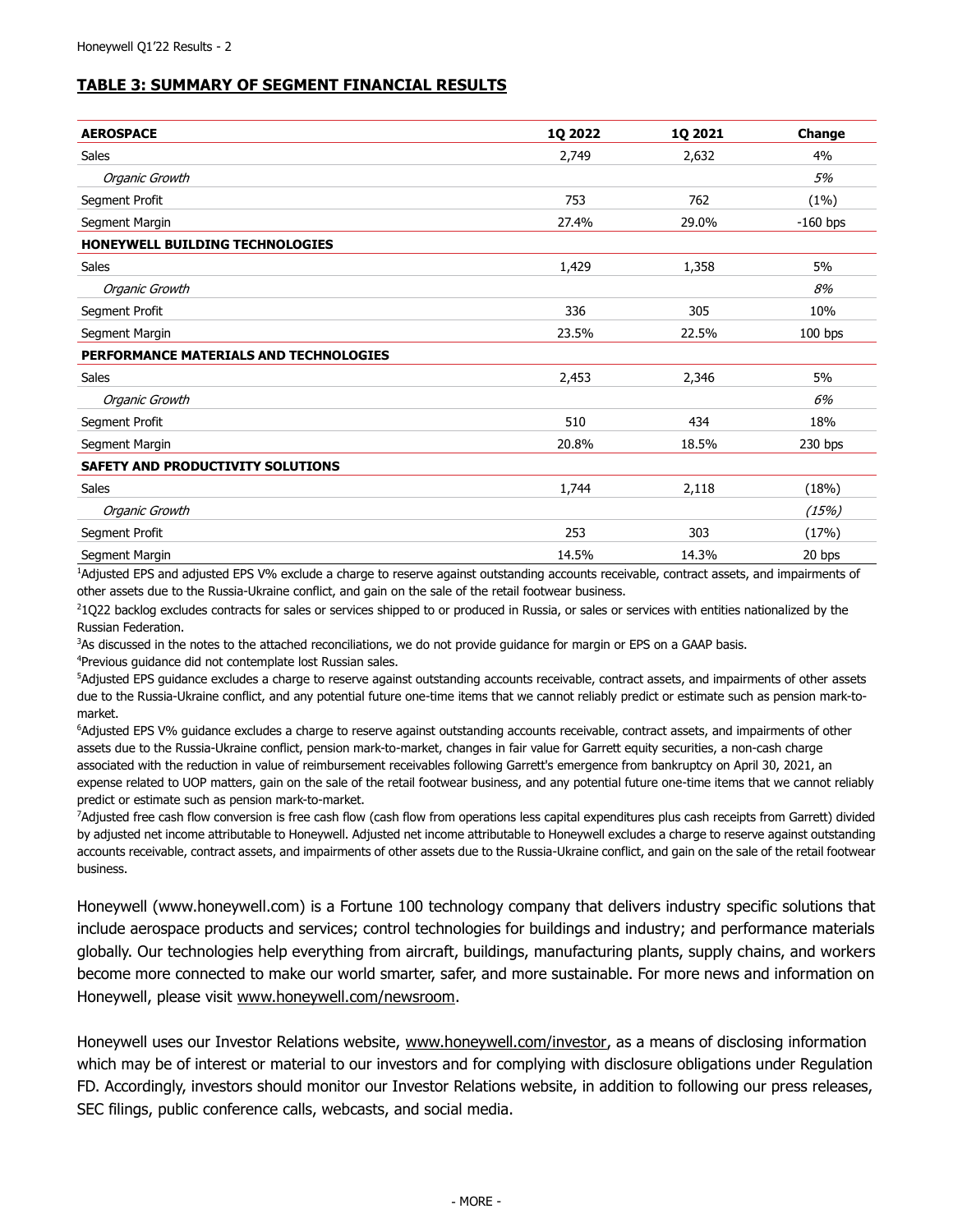This release contains certain statements that may be deemed "forward-looking statements" within the meaning of Section 21E of the Securities Exchange Act of 1934. Forward-looking statements are those that address activities, events or developments that management intends, expects, projects, believes or anticipates will or may occur in the future. They are based on management's assumptions and assessments in light of past experience and trends, current economic and industry conditions, expected future developments and other relevant factors. They are not guarantees of future performance, and actual results, developments and business decisions may differ significantly from those envisaged by our forward-looking statements. We do not undertake to update or revise any of our forward-looking statements, except as required by applicable securities law. Our forward-looking statements are also subject to risks and uncertainties, including the impact of the COVID-19 pandemic and the Russia-Ukraine conflict, that can affect our performance in both the near- and long-term. In addition, no assurance can be given that any plan, initiative, projection, goal commitment, expectation, or prospect set forth in this release can or will be achieved. Any forward-looking plans described herein are not final and may be modified or abandoned at any time. We identify the principal risks and uncertainties that affect our performance in our Form 10-K and other filings with the Securities and Exchange Commission.

This release contains financial measures presented on a non-GAAP basis. Honeywell's non-GAAP financial measures used in this release are as follows:

- Segment profit, on an overall Honeywell basis, a measure by which we assess operating performance, which we define as operating income adjusted for certain items as presented in the Appendix;
- Segment profit excluding Quantinuum, which we define as segment profit excluding segment profit attributable to Quantinuum;
- Segment margin, on an overall Honeywell basis, which we define as segment profit divided by net sales;
- Segment margin excluding Quantinuum, which we define as segment profit excluding Quantinuum divided by net sales excluding Quantinuum;
- Expansion in segment profit margin percentage, which we define as the year-over-year increase in segment profit margin percentage;
- Expansion in segment profit margin percentage excluding Quantinuum, which we define as the year-overyear increase in segment profit margin percentage excluding Quantinuum;
- Year-over-year segment profit margin percentage impact of Quantinuum, which we define as the difference in expansion in segment profit margin percentage excluding Quantinuum and expansion in segment profit margin percentage;
- Organic sales growth, which we define as net sales growth less the impacts from foreign currency translation, and acquisitions and divestitures for the first 12 months following transaction date;
- Organic sales growth excluding COVID-Driven Masks, which we define as organic sales excluding any sales attributable to COVID-Driven Masks;
- Organic sales growth excluding COVID-driven mask sales and lost Russian sales, which we define as organic sales growth excluding any sales attributable to COVID-driven mask sales and substantial suspension of operations in Russia;
- Free cash flow, which we define as cash flow from operations less capital expenditures plus cash receipts from Garrett, if and as noted in the release;
- Free cash flow excluding Quantinuum which we define as free cash flow less free cash flow attributable to Quantinuum;
- Adjusted net income attributable to Honeywell, which we define as net income attributable to Honeywell which we adjust to exclude: a charge to reserve against outstanding accounts receivable, contract assets, and impairments of other assets due to the Russia-Ukraine conflict and the gain on the sale of the retail footwear business, if and as noted in the release;
- Adjusted free cash flow conversion, which we define as free cash flow divided by adjusted net income attributable to Honeywell; and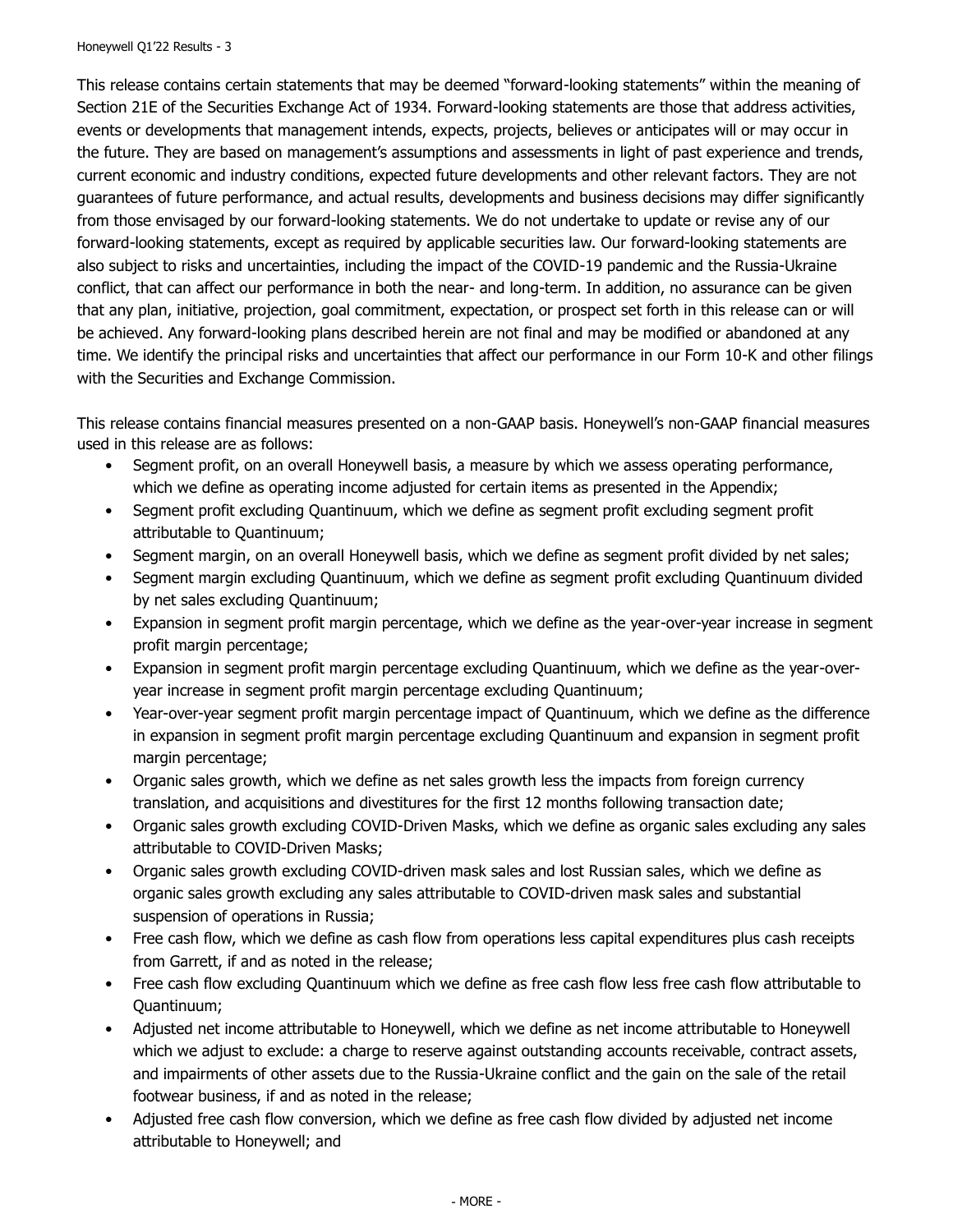• Adjusted earnings per share, which we adjust to exclude a charge to reserve against outstanding accounts receivable, contract assets, and impairments of other assets due to the Russia-Ukraine conflict, pension mark-to-market, changes in fair value for Garrett equity securities, a non-cash charge associated with the reduction in value of reimbursement receivables following Garrett's emergence from bankruptcy on April 30, 2021, an expense related to UOP matters, gain on the sale of the retail footwear business, if and as noted in the release.

Management believes that, when considered together with reported amounts, these measures are useful to investors and management in understanding our ongoing operations and in the analysis of ongoing operating trends. These metrics should be considered in addition to, and not as replacements for, the most comparable GAAP measure. Certain metrics presented on a non-GAAP basis represent the impact of adjusting items net of tax. The tax-effect for adjusting items is determined individually and on a case-by-case basis. Refer to the Appendix attached to this release for reconciliations of non-GAAP financial measures to the most directly comparable GAAP measures.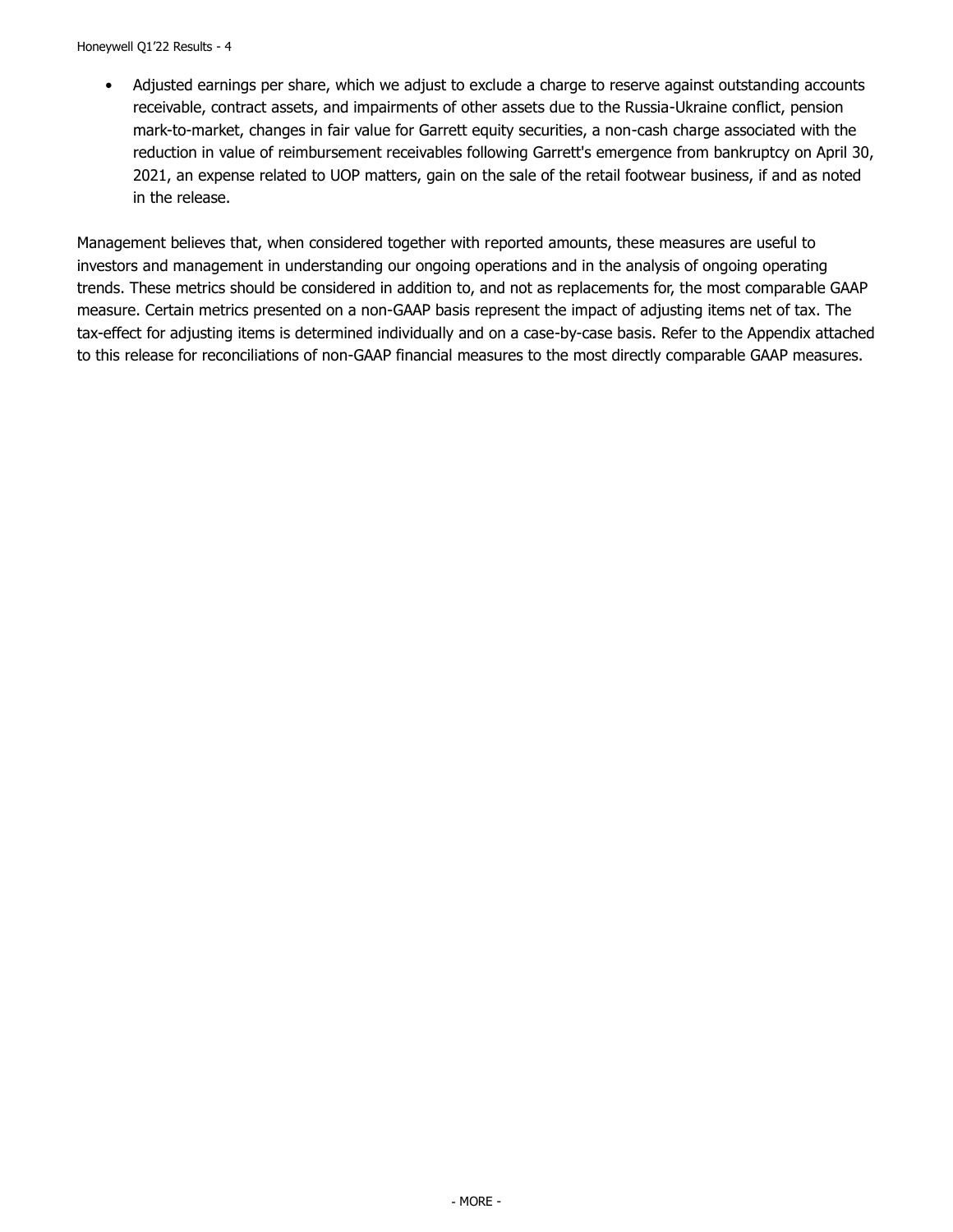### Honeywell International Inc. Consolidated Statement of Operations (Unaudited) (Dollars in millions, except per share amounts)

|                                                                   | <b>Three Months Ended</b><br>March 31, |       |    |       |
|-------------------------------------------------------------------|----------------------------------------|-------|----|-------|
|                                                                   |                                        | 2022  |    | 2021  |
| Product sales                                                     | \$                                     | 6,132 | \$ | 6,409 |
| Service sales                                                     |                                        | 2,244 |    | 2,045 |
| <b>Net sales</b>                                                  |                                        | 8,376 |    | 8,454 |
| Costs, expenses and other                                         |                                        |       |    |       |
| Cost of products sold $(1)$                                       |                                        | 4,373 |    | 4,551 |
| Cost of services sold $^{(1)}$                                    |                                        | 1,301 |    | 1,158 |
|                                                                   |                                        | 5,674 |    | 5,709 |
| Selling, general and administrative expenses <sup>(1)</sup>       |                                        | 1,431 |    | 1,236 |
| Other (income) expense                                            |                                        | (319) |    | (442) |
| Interest and other financial charges                              |                                        | 85    |    | 90    |
|                                                                   |                                        | 6,871 |    | 6,593 |
| Income before taxes                                               |                                        | 1,505 |    | 1,861 |
| Tax expense (benefit)                                             |                                        | 371   |    | 413   |
| <b>Net income</b>                                                 |                                        | 1,134 |    | 1,448 |
| Less: Net income attributable to the noncontrolling interest      |                                        |       |    | 21    |
| Net income attributable to Honeywell                              | \$                                     | 1,134 | \$ | 1,427 |
| Earnings per share of common stock - basic                        | \$                                     | 1.66  | \$ | 2.05  |
| Earnings per share of common stock - assuming dilution            | \$                                     | 1.64  | \$ | 2.03  |
| Weighted average number of shares outstanding - basic             |                                        | 684.7 |    | 696.2 |
| Weighted average number of shares outstanding - assuming dilution |                                        | 691.3 |    | 704.5 |

(1) Cost of products and services sold and Selling, general and administrative expenses include amounts for repositioning and other charges, the service cost component of pension and other postretirement (income) expense, and stock compensation expense.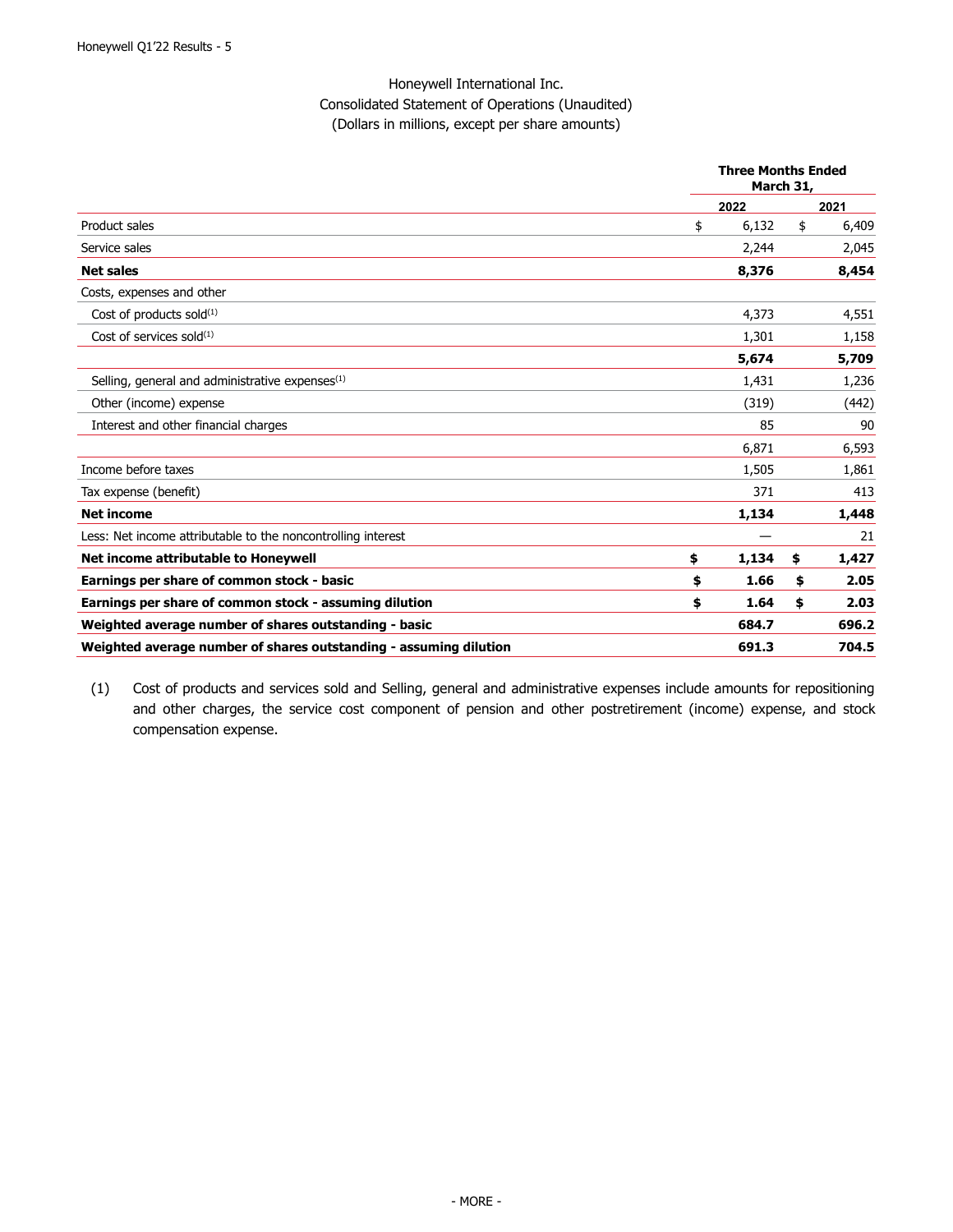### Honeywell International Inc. Segment Data (Unaudited) (Dollars in millions)

|                                        | <b>Three Months Ended</b><br>March 31, |       |    |       |  |
|----------------------------------------|----------------------------------------|-------|----|-------|--|
| <b>Net Sales</b>                       |                                        | 2022  |    | 2021  |  |
| Aerospace                              | \$                                     | 2,749 | \$ | 2,632 |  |
| Honeywell Building Technologies        |                                        | 1,429 |    | 1,358 |  |
| Performance Materials and Technologies |                                        | 2,453 |    | 2,346 |  |
| Safety and Productivity Solutions      |                                        | 1,744 |    | 2,118 |  |
| Corporate and All Other                |                                        |       |    |       |  |
| <b>Total</b>                           | \$                                     | 8,376 |    | 8,454 |  |

#### Reconciliation of Segment Profit to Income Before Taxes

|                                        |             | <b>Three Months Ended</b><br><b>March 31.</b> |
|----------------------------------------|-------------|-----------------------------------------------|
| <b>Segment Profit</b>                  | 2022        | 2021                                          |
| Aerospace                              | \$<br>753   | \$<br>762                                     |
| Honeywell Building Technologies        | 336         | 305                                           |
| Performance Materials and Technologies | 510         | 434                                           |
| Safety and Productivity Solutions      | 253         | 303                                           |
| Corporate and All Other                | (86)        | (29)                                          |
| <b>Total segment profit</b>            | 1,766       | 1,775                                         |
| Interest and other financial charges   | (85)        | (90)                                          |
| Stock compensation expense (1)         | (60)        | (77)                                          |
| Pension ongoing income (2)             | 251         | 276                                           |
| Other postretirement income (2)        | 10          | 17                                            |
| Repositioning and other charges (3,4)  | (387)       | (141)                                         |
| Other $(5)$                            | 10          | 101                                           |
| Income before taxes                    | 1,505<br>\$ | 1,861<br>\$                                   |

(1) Amounts included in Selling, general and administrative expenses.

(2) Amounts included in Cost of products and services sold and Selling, general and administrative expenses (service costs) and Other income (expense) (non-service cost components).

(3) Amounts included in Cost of products and services sold, Selling, general and administrative expenses, and Other (income) expense.

(4) Includes repositioning, asbestos, and environmental expenses.

(5) Amounts include the other components of Other (income) expense not included within other categories in this reconciliation. Equity income of affiliated companies is included in segment profit.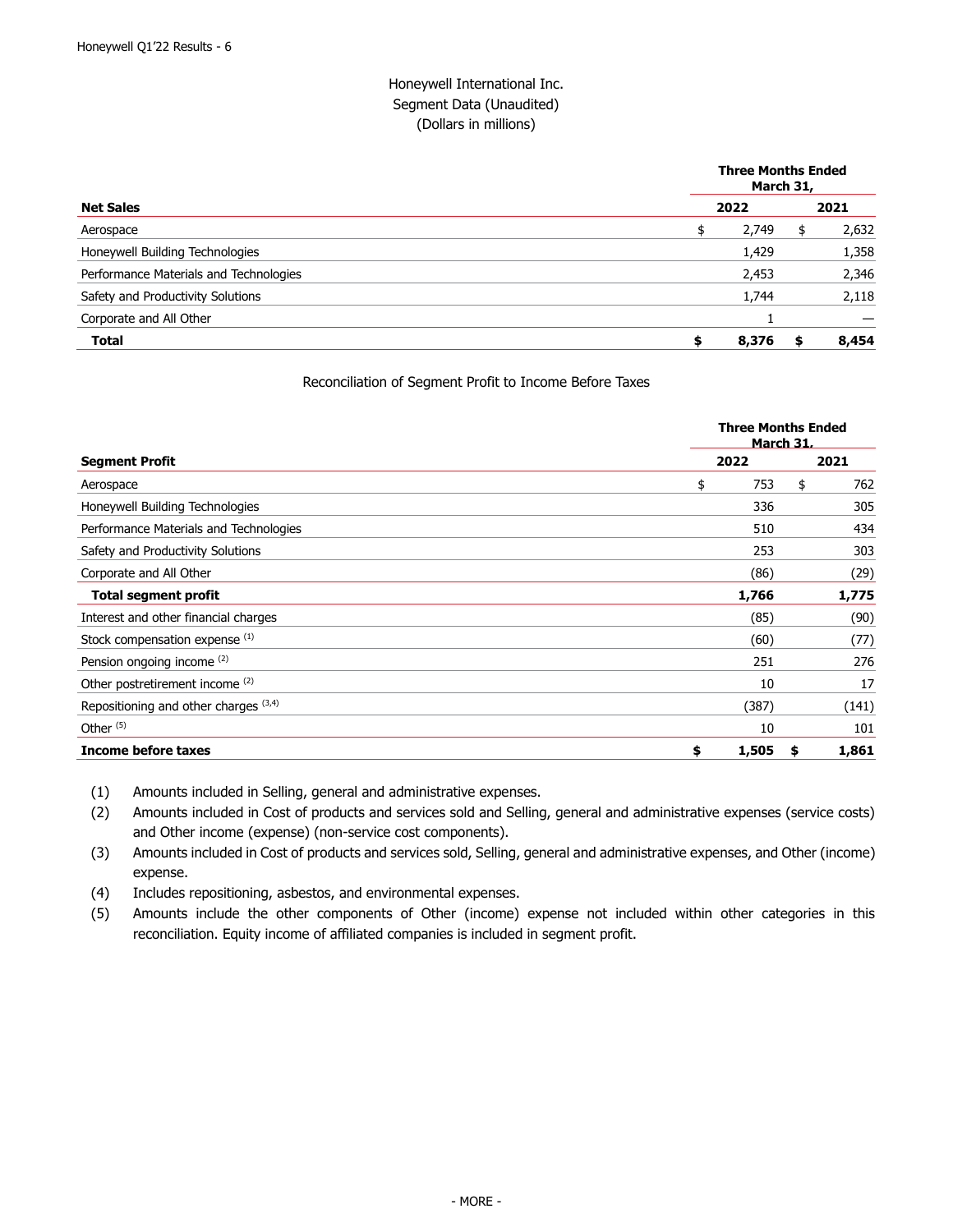# Honeywell International Inc. Consolidated Balance Sheet (Unaudited) (Dollars in millions)

|                                                                               |    | March 31,<br>ררחר | December 31,<br>2021 |        |  |
|-------------------------------------------------------------------------------|----|-------------------|----------------------|--------|--|
| <b>ASSETS</b>                                                                 |    |                   |                      |        |  |
| Current assets:                                                               |    |                   |                      |        |  |
| Cash and cash equivalents                                                     | \$ | 9,281             | \$                   | 10,959 |  |
| Short-term investments                                                        |    | 493               |                      | 564    |  |
| Accounts receivable, less allowances of \$326 and \$177, respectively         |    | 7,119             |                      | 6,830  |  |
| Inventories                                                                   |    | 5,472             |                      | 5,138  |  |
| Other current assets                                                          |    | 1,916             |                      | 1,881  |  |
| <b>Total current assets</b>                                                   |    | 24,281            |                      | 25,372 |  |
| Investments and long-term receivables                                         |    | 1,035             |                      | 1,222  |  |
| Property, plant and equipment - net                                           |    | 5,470             |                      | 5,562  |  |
| Goodwill                                                                      |    | 17,863            |                      | 17,756 |  |
| Other intangible assets - net                                                 |    | 3,534             |                      | 3,613  |  |
| Insurance recoveries for asbestos related liabilities                         |    | 314               |                      | 322    |  |
| Deferred income taxes                                                         |    | 494               |                      | 489    |  |
| Other assets                                                                  |    | 10,361            |                      | 10,134 |  |
| <b>Total assets</b>                                                           | \$ | 63,352            | \$                   | 64,470 |  |
| <b>LIABILITIES</b>                                                            |    |                   |                      |        |  |
| <b>Current liabilities:</b>                                                   |    |                   |                      |        |  |
| Accounts payable                                                              | \$ | 6,285             | \$                   | 6,484  |  |
| Commercial paper and other short-term borrowings                              |    | 3,526             |                      | 3,542  |  |
| Current maturities of long-term debt                                          |    | 3,207             |                      | 1,803  |  |
| <b>Accrued liabilities</b>                                                    |    | 7,009             |                      | 7,679  |  |
| <b>Total current liabilities</b>                                              |    | 20,027            |                      | 19,508 |  |
| Long-term debt                                                                |    | 12,636            |                      | 14,254 |  |
| Deferred income taxes                                                         |    | 2,387             |                      | 2,364  |  |
| Postretirement benefit obligations other than pensions                        |    | 220               |                      | 208    |  |
| Asbestos-related liabilities                                                  |    | 1,807             |                      | 1,800  |  |
| Other liabilities                                                             |    | 7,217             |                      | 7,087  |  |
| Redeemable noncontrolling interest                                            |    | 7                 |                      | 7      |  |
| Shareowners' equity                                                           |    | 19,051            |                      | 19,242 |  |
| Total liabilities, redeemable noncontrolling interest and shareowners' equity | \$ | 63,352            | \$                   | 64,470 |  |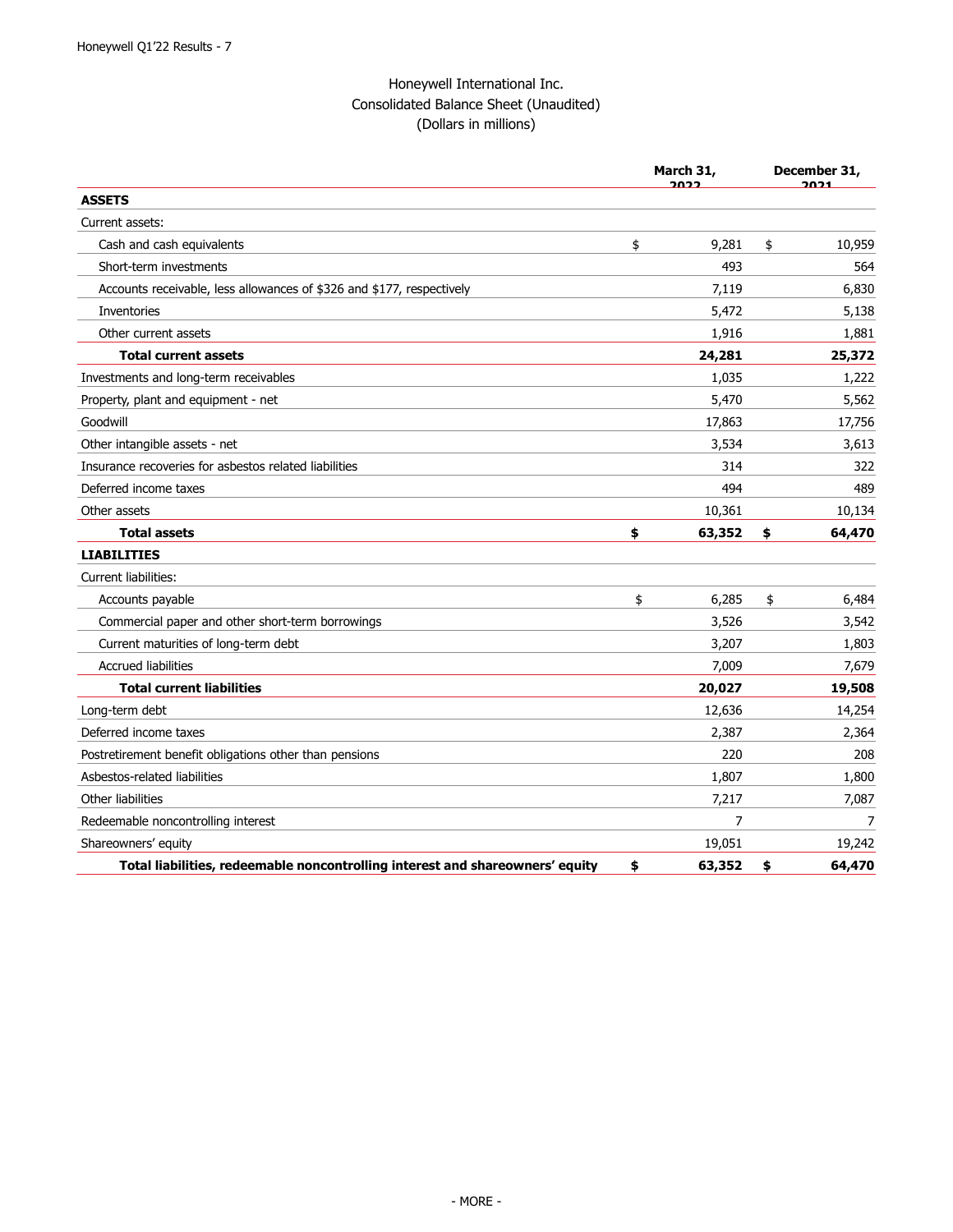# Honeywell International Inc. Consolidated Statement of Cash Flows (Unaudited) (Dollars in millions)

|                                                                                                             | <b>Three Months Ended</b><br><u>March 31.</u> |         |                          |
|-------------------------------------------------------------------------------------------------------------|-----------------------------------------------|---------|--------------------------|
|                                                                                                             |                                               | 2022    | 2021                     |
| <b>Cash flows from operating activities:</b>                                                                |                                               |         |                          |
| Net income                                                                                                  | \$                                            | 1,134   | \$<br>1,448              |
| Less: Net income attributable to the noncontrolling interest                                                |                                               |         | 21                       |
| Net income attributable to Honeywell                                                                        |                                               | 1,134   | 1,427                    |
| Adjustments to reconcile net income attributable to Honeywell to net cash provided by operating activities: |                                               |         |                          |
| Depreciation                                                                                                |                                               | 167     | 171                      |
| Amortization                                                                                                |                                               | 163     | 170                      |
| Gain on sale of non-strategic businesses and assets                                                         |                                               |         | (90)                     |
| Repositioning and other charges                                                                             |                                               | 387     | 141                      |
| Net payments for repositioning and other charges                                                            |                                               | (108)   | (195)                    |
| Pension and other postretirement income                                                                     |                                               | (261)   | (293)                    |
| Pension and other postretirement benefit payments                                                           |                                               | (14)    | (14)                     |
| Stock compensation expense                                                                                  |                                               | 60      | 77                       |
| Deferred income taxes                                                                                       |                                               | 21      | 63                       |
| Other                                                                                                       |                                               | (67)    | (96)                     |
| Changes in assets and liabilities, net of the effects of acquisitions and divestitures:                     |                                               |         |                          |
| Accounts receivable                                                                                         |                                               | (285)   | 143                      |
| Inventories                                                                                                 |                                               | (331)   | (158)                    |
| Other current assets                                                                                        |                                               | (29)    | (66)                     |
| Accounts payable                                                                                            |                                               | (199)   | 57                       |
| <b>Accrued liabilities</b>                                                                                  |                                               | (602)   | (359)                    |
| Net cash provided by operating activities                                                                   |                                               | 36      | 978                      |
| <b>Cash flows from investing activities:</b>                                                                |                                               |         |                          |
| Expenditures for property, plant and equipment                                                              |                                               | (183)   | (221)                    |
| Proceeds from disposals of property, plant and equipment                                                    |                                               | 10      | 14                       |
| Increase in investments                                                                                     |                                               | (223)   | (736)                    |
| Decrease in investments                                                                                     |                                               | 304     | 612                      |
| Receipts from Garrett Motion Inc.                                                                           |                                               | 197     | $\overline{\phantom{m}}$ |
| Receipts (payments) from settlements of derivative contracts                                                |                                               | 61      | 140                      |
| Cash paid for acquisitions, net of cash acquired                                                            |                                               | (176)   | (1.303)                  |
| Proceeds from sales of businesses, net of fees paid                                                         |                                               |         | 190                      |
| Net cash used for investing activities                                                                      |                                               | (10)    | (1.304)                  |
| <b>Cash flows from financing activities:</b>                                                                |                                               |         |                          |
| Proceeds from issuance of commercial paper and other short-term borrowings                                  |                                               | 1,228   | 1.268                    |
| Pavments of commercial paper and other short-term borrowings                                                |                                               | (1.228) | (1.266)                  |
| Proceeds from issuance of common stock                                                                      |                                               | 23      | 67                       |
| Proceeds from issuance of long-term debt                                                                    |                                               | 1       | 23                       |
| Payments of long-term debt                                                                                  |                                               | (40)    | (817)                    |
| Repurchases of common stock                                                                                 |                                               | (1.018) | (822)                    |
| Cash dividends paid                                                                                         |                                               | (668)   | (640)                    |
| Other                                                                                                       |                                               | (17)    | (30)                     |
| Net cash used for financing activities                                                                      |                                               | (1.719) | (2.217)                  |
| Effect of foreign exchange rate changes on cash and cash equivalents                                        |                                               | 15      | (14)                     |
| Net increase (decrease) in cash and cash equivalents                                                        |                                               | (1.678) | (2.557)                  |
| Cash and cash equivalents at beginning of period                                                            |                                               | 10.959  | 14.275                   |
| Cash and cash equivalents at end of period                                                                  |                                               | \$9.281 | \$11.718                 |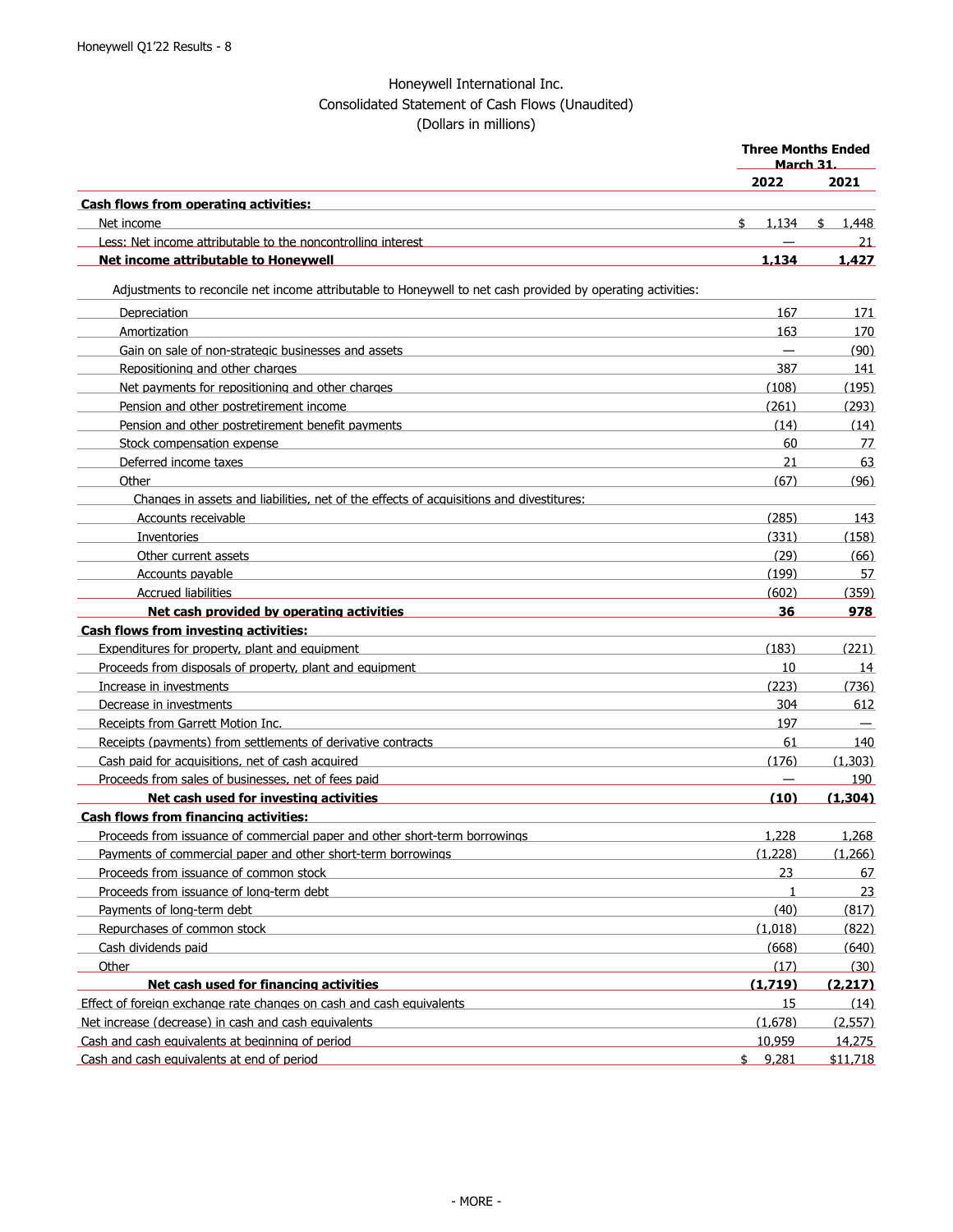### Honeywell International Inc. Reconciliation of Organic Sales % Change (Unaudited)

|                                                                            | <b>Three Months</b><br><b>Ended March 31,</b><br>フロフフ |
|----------------------------------------------------------------------------|-------------------------------------------------------|
| Honeywell                                                                  |                                                       |
| Reported sales % change                                                    | (1)%                                                  |
| Less: Foreign currency translation                                         | $(2)\%$                                               |
| Less: Acquisitions, divestitures and other, net                            | $-$ %                                                 |
| Organic sales % change                                                     | $1\%$                                                 |
| Sales decline attributable to COVID-driven masks                           | 2%                                                    |
| Organic sales % change excluding COVID-driven masks                        | 3%                                                    |
| Sales decline attributable to lost Russian sales                           | $-$ %                                                 |
| Organic sales % change excluding COVID-driven masks and lost Russian sales | 3%                                                    |
| Aerospace                                                                  |                                                       |
| Reported sales % change                                                    | 4%                                                    |
| Less: Foreign currency translation                                         | (1)%                                                  |
| Less: Acquisitions, divestitures and other, net                            | $-$ %                                                 |
| Organic sales % change                                                     | <b>5%</b>                                             |
| <b>Honeywell Building Technologies</b>                                     |                                                       |
| Reported sales % change                                                    | <b>5%</b>                                             |
| Less: Foreign currency translation                                         | (3)%                                                  |
| Less: Acquisitions, divestitures and other, net                            | $-$ %                                                 |
| Organic sales % change                                                     | 8%                                                    |
| <b>Performance Materials and Technologies</b>                              |                                                       |
| Reported sales % change                                                    | 5%                                                    |
| Less: Foreign currency translation                                         | (2)%                                                  |
| Less: Acquisitions, divestitures and other, net                            | $1\%$                                                 |
| Organic sales % change                                                     | 6%                                                    |
| <b>Safety and Productivity Solutions</b>                                   |                                                       |
| Reported sales % change                                                    | (18)%                                                 |
| Less: Foreign currency translation                                         | (1)%                                                  |
| Less: Acquisitions, divestitures and other, net                            | (2)%                                                  |
| Organic sales % change                                                     | (15)%                                                 |
| Sales decline attributable to COVID-driven masks                           | 9%                                                    |
| Organic sales % change excluding COVID-driven masks                        | (6)%                                                  |
|                                                                            |                                                       |

We define organic sales percent as the year-over-year change in reported sales relative to the comparable period, excluding the impact on sales from foreign currency translation and acquisitions, net of divestitures, for the first 12 months following the transaction date. We believe this measure is useful to investors and management in understanding our ongoing operations and in analysis of ongoing operating trends.

We define organic sales growth excluding COVID-driven mask sales as organic sales growth excluding any sales attributable to COVID-driven mask sales. We define organic sales growth excluding COVID-driven mask sales and lost Russian sales as organic sales growth excluding any sales attributable to COVID-driven mask sales and substantial suspension of operations in Russia. We believe organic sales growth excluding COVID-driven mask sales, and organic sales growth excluding COVID-driven mask sales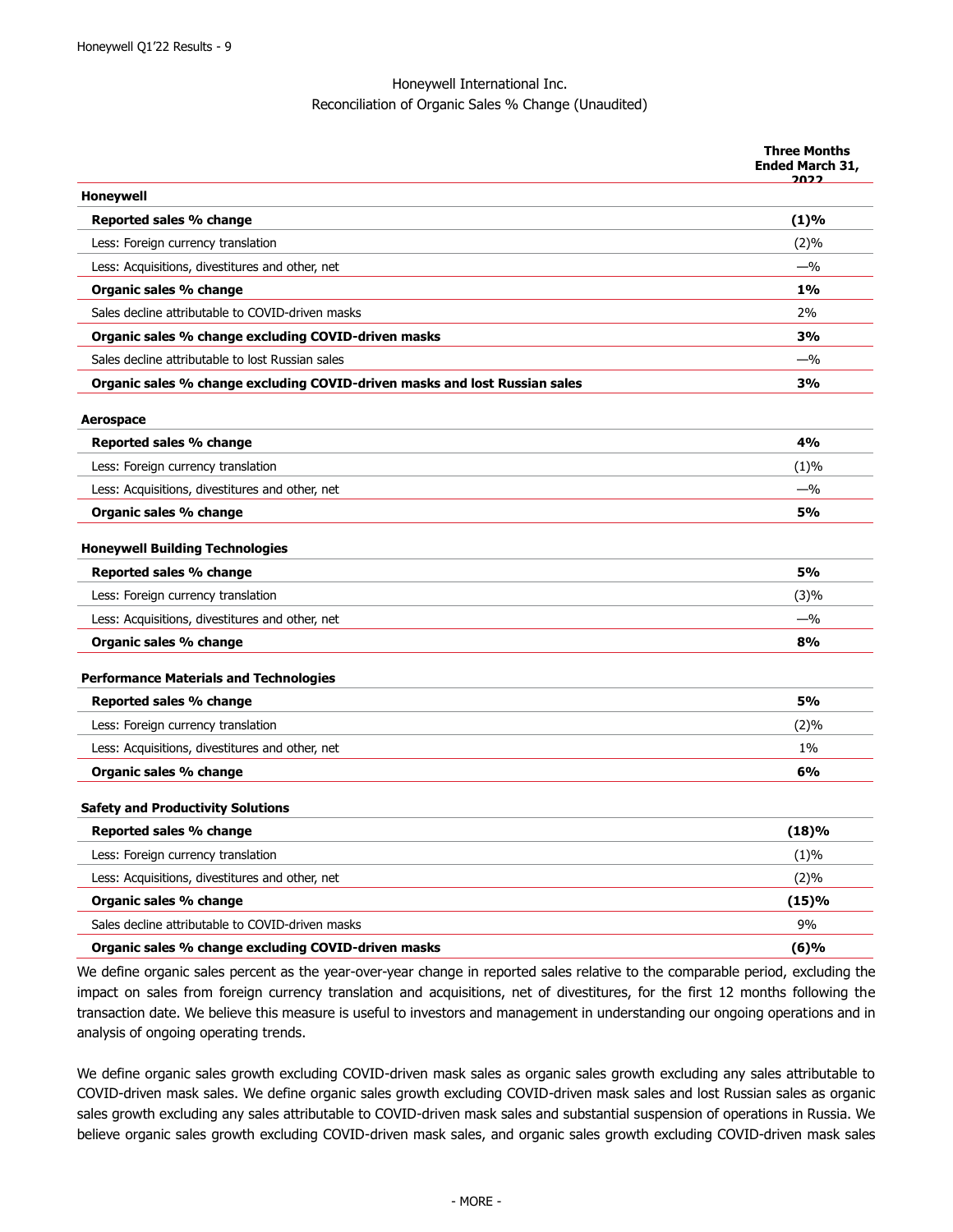and lost Russian sales are useful to investors and management in understanding our ongoing operations and in analysis of ongoing operating trends.

A quantitative reconciliation of reported sales percent change to organic sales percent change has not been provided for forwardlooking measures of organic sales percent change, organic sales percent change excluding COVID-driven masks or organic sales percent change excluding COVID-driven masks and lost Russian sales because management cannot reliably predict or estimate, without unreasonable effort, the fluctuations in global currency markets that impact foreign currency translation, nor is it reasonable for management to predict the timing, occurrence and impact of acquisition and divestiture transactions, all of which could significantly impact our reported sales percent change.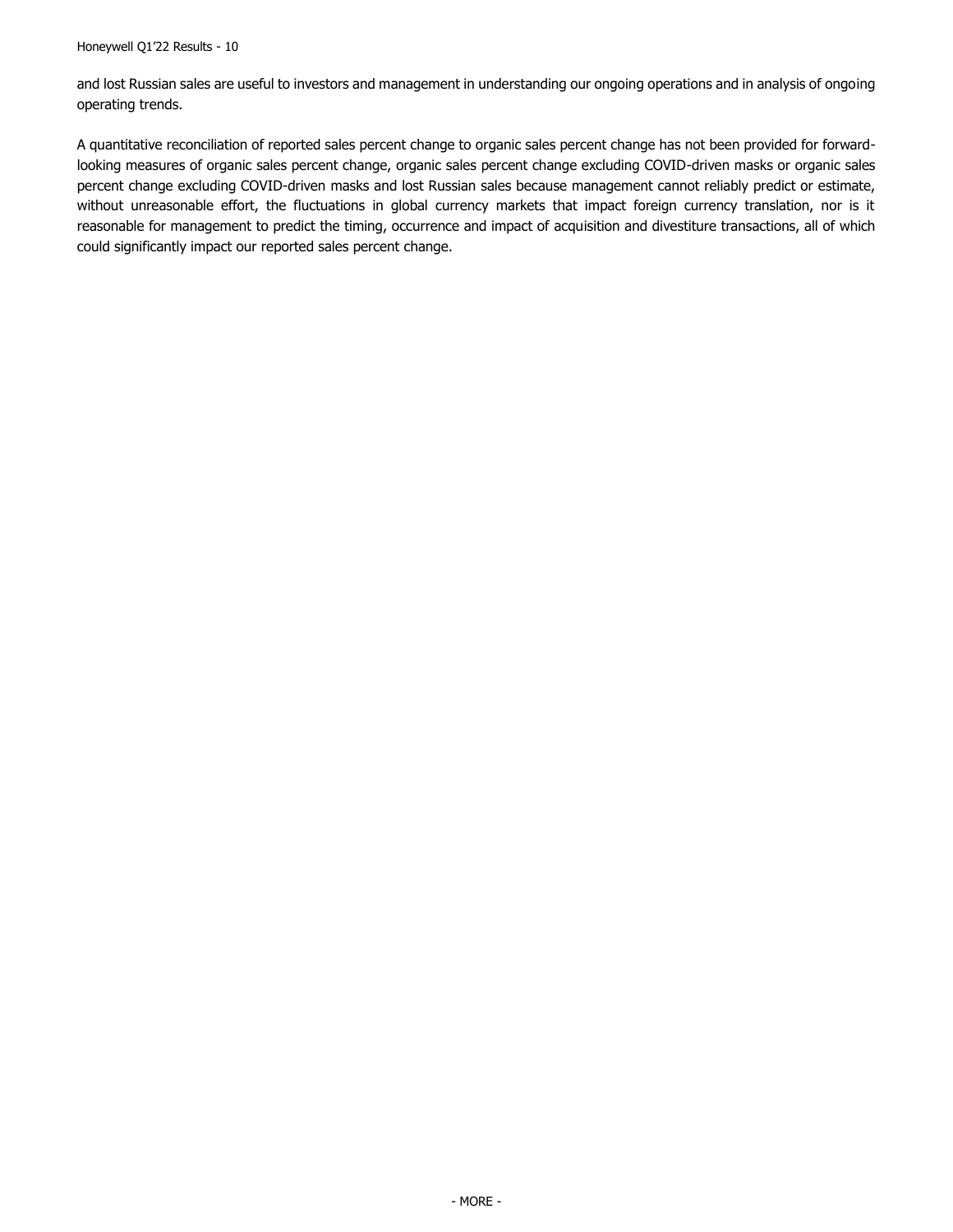### Reconciliation of Segment Profit to Operating Income, Calculation of Segment Profit and Operating Income Margins and Calculation of Segment Profit Margin excluding Quantinuum (Unaudited) (Dollars in millions)

|                                                             | Three Months Ended March 31, |        |    | <b>Twelve</b><br><b>Months Ended</b><br>December 31, |    |                     |
|-------------------------------------------------------------|------------------------------|--------|----|------------------------------------------------------|----|---------------------|
|                                                             |                              | 2022   |    | 2021                                                 |    | 2021                |
| Segment profit                                              | \$                           | 1,766  | \$ | 1,775                                                | \$ | 7,212               |
| Stock compensation expense (1)                              |                              | (60)   |    | (77)                                                 |    | (217)               |
| Repositioning, Other <sup>(2,3)</sup>                       |                              | (401)  |    | (155)                                                |    | (636)               |
| Pension and other postretirement service costs (4)          |                              | (34)   |    | (34)                                                 |    | (159)               |
| <b>Operating income</b>                                     | \$                           | 1,271  | \$ | 1,509                                                | \$ | 6,200               |
| Segment profit                                              | \$                           | 1,766  | \$ | 1,775                                                | \$ | 7,212               |
| $\div$ Net sales                                            | \$                           | 8,376  | \$ | 8,454                                                | \$ | 34,392              |
| Segment profit margin %                                     |                              | 21.1%  |    | 21.0%                                                |    | 21.0%               |
| Operating income                                            | \$                           | 1,271  | \$ | 1,509                                                | \$ | 6,200               |
| $\div$ Net sales                                            | \$                           | 8,376  | \$ | 8,454                                                | \$ | 34,392              |
| Operating income margin %                                   |                              | 15.2%  |    | 17.8%                                                |    | 18.0%               |
| Segment profit                                              | \$                           | 1,766  | \$ | 1,775                                                | \$ | 7,212               |
| Add: Quantinuum Segment Loss (5)                            |                              | 34     |    | 12                                                   |    | 62                  |
| <b>Segment Profit Excluding Quantinuum</b>                  | \$                           | 1,800  | \$ | 1,787                                                | \$ | 7,274               |
| <b>Net Sales</b>                                            | \$                           | 8,376  | \$ | 8,454                                                | \$ | 34,392              |
| Less: Quantinuum Net Sales                                  |                              | 1      |    | 1                                                    |    |                     |
| <b>Net Sales Excluding Quantinuum</b>                       | \$                           | 8,375  | \$ | 8,453                                                | \$ | 34,387              |
| Segment profit margin % excluding Quantinuum                |                              | 21.5%  |    | 21.1%                                                |    | 21.2%               |
| Expansion in segment profit margin % excluding Quantinuum   |                              | 40 bps |    | Not Reported                                         |    | Not Reported        |
| Expansion in segment profit margin %                        |                              | 10 bps |    | Not Reported                                         |    | Not Reported        |
| Year-over-year segment profit margin % impact of Quantinuum |                              | 30 bps |    | <b>Not Reported</b>                                  |    | <b>Not Reported</b> |

- (1) Included in Selling, general and administrative expenses.
- (2) Includes repositioning, asbestos, environmental expenses, equity income adjustment, and other charges. For the three months ended March 31, 2022 other charges include \$183 million of reserves against outstanding accounts receivables, contract assets, and impairments of other assets due to the Russia-Ukraine conflict. For the three months ended March 31, 2022 and twelve months ended December 31, 2021, other charges include \$9 million and \$105 million, respectively, of incremental long-term contract labor cost inefficiencies due to severe supply chain disruptions (attributable to the COVID-19 pandemic) relating to the warehouse automation business within the Safety and Productivity Solutions segment. These costs include incurred amounts and provisions for anticipated losses recognized during the first and fourth quarters when total estimated costs at completion for certain of the business' long-term contracts exceeded total estimated revenue. These certain costs represent unproductive labor costs due to unexpected supplier delays and the resulting downstream installation issues, demobilization and remobilization of contract workers, and resolution of contractor disputes.
- (3) Included in Cost of products and services sold, Selling, general and administrative expenses and Other (income) expense.
- (4) Included in Cost of products and services sold and Selling, general and administrative expenses.
- (5) For the three months ended March 31, 2021, and the twelve months ended December 31, 2021, Quantinuum Segment Loss includes the segment loss of Honeywell Quantum Solutions, a wholly-owned subsidiary of Honeywell, prior to the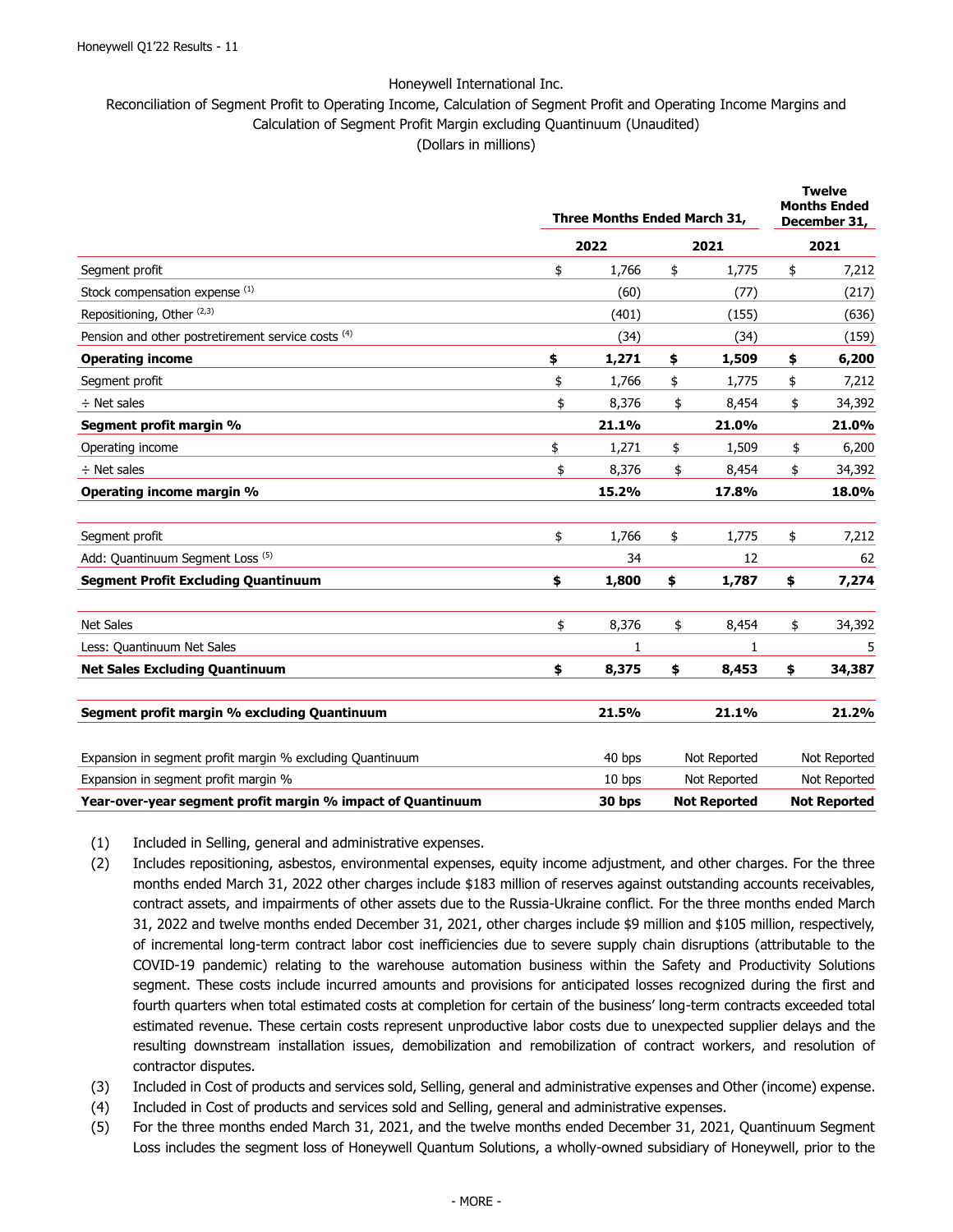November 29, 2021 combination of Honeywell Quantum Solutions and Cambridge Quantum Computing, resulting in the formation of Quantinuum.

We define segment profit as operating income, excluding stock compensation expense, pension and other postretirement service costs, and repositioning and other charges. We define segment profit excluding Quantinuum as segment profit excluding segment profit attributable to Quantinuum. We believe these measures are useful to investors and management in understanding our ongoing operations and in analysis of ongoing operating trends.

We define expansion in segment profit margin percentage as the year-over-year increase in segment profit margin percentage. We define expansion in segment profit margin percentage excluding Quantinuum as the year-over-year increase in segment profit margin percentage excluding Quantinuum. We define year-over-year segment profit margin percentage impact of Quantinuum as the difference in expansion in segment profit margin percentage excluding Quantinuum and expansion in segment profit margin percentage. We believe these measures are useful to investors and management in understanding our ongoing operations and in analysis of ongoing operating trends.

A quantitative reconciliation of segment profit and segment profit excluding the impact of Quantinuum, on an overall Honeywell basis, to operating income has not been provided for all forward-looking measures of segment profit and segment margin included herewithin. Management cannot reliably predict or estimate, without unreasonable effort, the impact and timing on future operating results arising from items excluded from segment profit. The information that is unavailable to provide a quantitative reconciliation could have a significant impact on our reported financial results. To the extent quantitative information becomes available without unreasonable effort in the future, and closer to the period to which the forward-looking measures pertain, a reconciliation of segment profit to operating income will be included within future filings.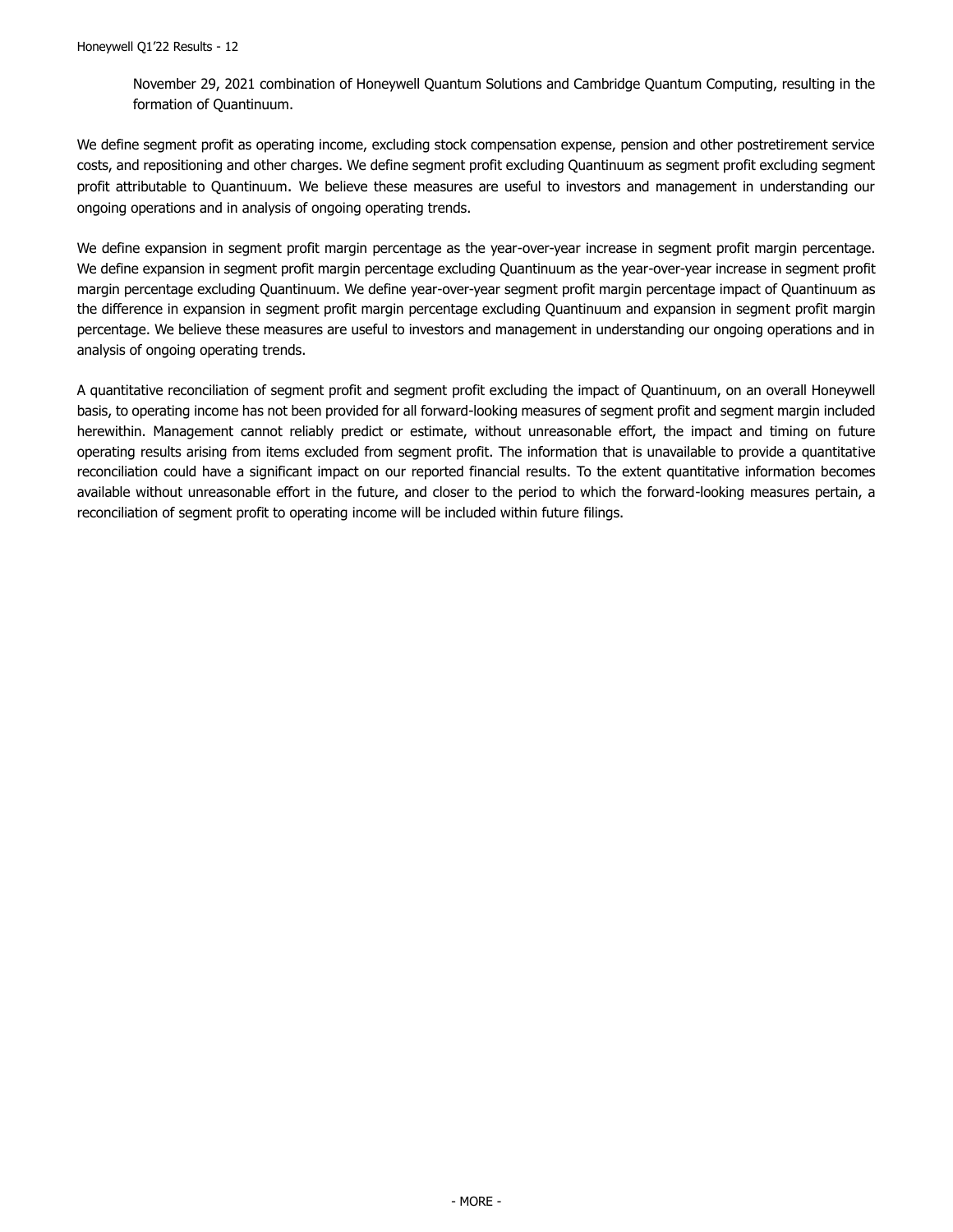#### Reconciliation of Earnings per Share to Adjusted Earnings per Share (Unaudited)

|                                                         | <b>Three Months Ended</b><br>March 31, |    |        |    | <b>Twelve Months Ended</b><br>December 31, |                 |
|---------------------------------------------------------|----------------------------------------|----|--------|----|--------------------------------------------|-----------------|
|                                                         | 2022                                   |    | 2021   |    | 2021                                       | 2022(E)         |
| Earnings per share of common stock - diluted (1)        | \$<br>1.64                             | \$ | 2.03   | \$ | 7.91                                       | $$8.23 - $8.53$ |
| Pension mark-to-market expense (2)                      |                                        |    |        |    | 0.05                                       | No Forecast     |
| Changes in fair value for Garrett equity securities (3) |                                        |    |        |    | (0.03)                                     |                 |
| Garrett related adjustments (4)                         |                                        |    |        |    | 0.01                                       |                 |
| Gain on sale of retail footwear business (5)            |                                        |    | (0.11) |    | (0.11)                                     |                 |
| Expense related to UOP Matters (6)                      |                                        |    |        |    | 0.23                                       |                 |
| Russian-related Charges <sup>(7)</sup>                  | 0.27                                   |    |        |    |                                            | 0.27            |
| Adjusted earnings per share of common stock -           | \$<br>1.91                             | S  | 1.92   | S  | 8.06                                       | $$8.50 - $8.80$ |

- (1) For the three months ended March 31, 2022 and 2021, adjusted earnings per share utilizes weighted average shares of approximately 691.3 million and 704.5 million. For the twelve months ended December 31, 2021, adjusted earnings per share utilizes weighted average shares of approximately 700.4 million. For the twelve months ended December 31, 2022, expected earnings per share utilizes weighted average shares of 686 million (midpoint of the expected range of 684 million to 687 million).
- (2) Pension mark-to-market expense uses a blended tax rate of 25% for 2021.
- (3) For the twelve months ended December 31, 2021, the adjustment was \$19 million net of tax due to changes in fair value for Garrett equity securities.
- (4) For the twelve months ended December 31, 2021, the adjustment was \$7 million net of tax due to a non-cash charge associated with the reduction in value of reimbursement receivables following Garrett's emergence from bankruptcy on April 30, 2021.
- (5) For the three months ended March 31, 2021, the adjustment was \$72 million net of tax due to the gain on sale of the retail footwear business. For the twelve months ended December 31, 2021, the adjustment was \$76 million net of tax due to the gain on sale of the retail footwear business.
- (6) For the twelve months ended December 31, 2021, the adjustment was \$160 million with no tax benefit due to an expense related to UOP matters.
- (7) For the three months ended March 31, 2022 and twelve months ended December 31, 2022, the adjustment was a \$183 million charge, with no tax benefit, to reserve against outstanding accounts receivable, contract assets, and impairments of other assets due to the Russia-Ukraine conflict.

We believe adjusted earnings per share is a measure that is useful to investors and management in understanding our ongoing operations and in analysis of ongoing operating trends. For forward looking information, management cannot reliably predict or estimate, without unreasonable effort, the pension mark-to-market expense as it is dependent on macroeconomic factors, such as interest rates and the return generated on invested pension plan assets. We therefore do not include an estimate for the pension mark-to-market expense. Based on economic and industry conditions, future developments and other relevant factors, these assumptions are subject to change.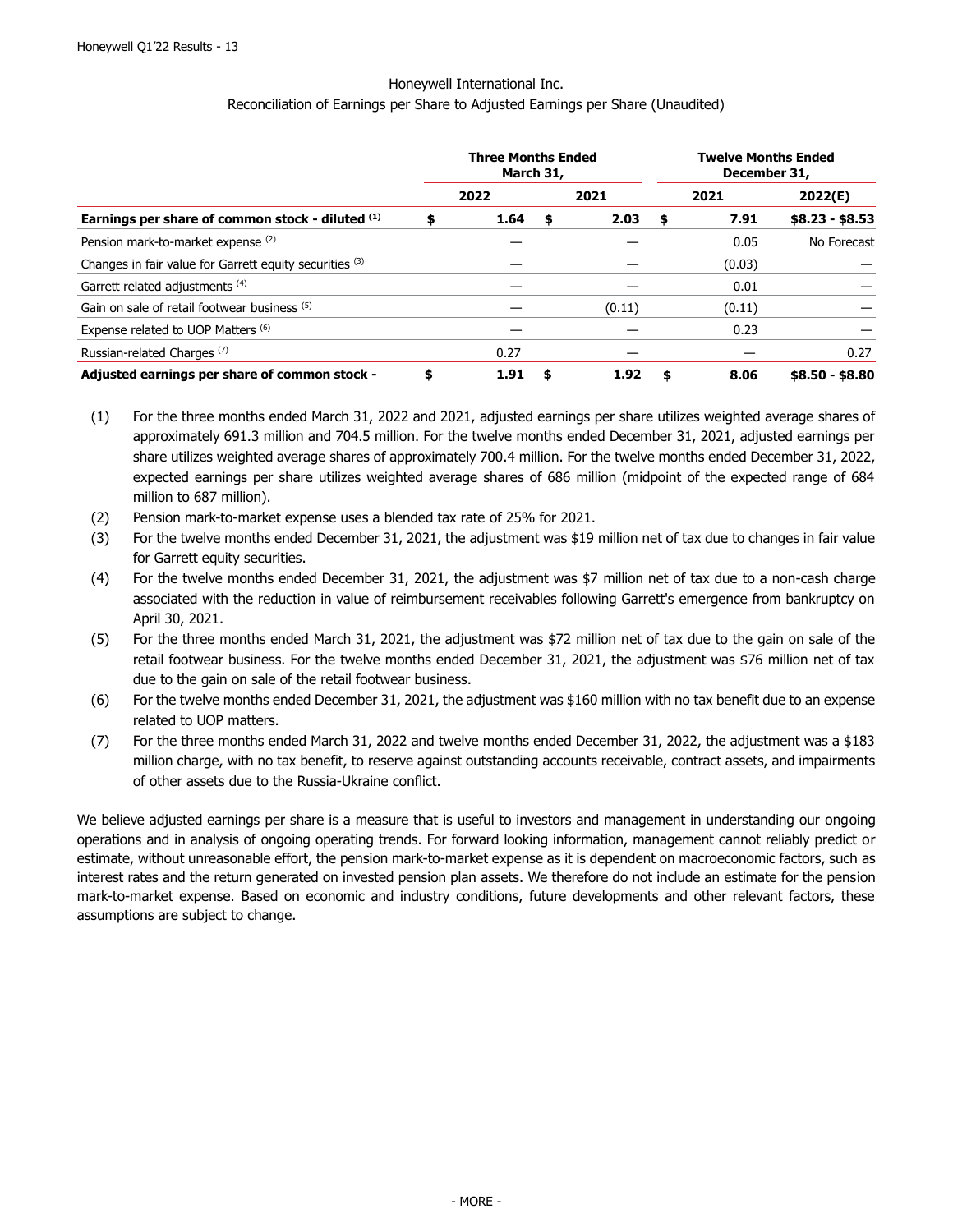Reconciliation of Cash Provided by Operating Activities to Free Cash Flow, Reconciliation of Net Income Attributable to Honeywell to Adjusted Net Income Attributable to Honeywell, and Calculation of Adjusted Free Cash Flow Conversion (Unaudited) (Dollars in millions)

|                                                      | <b>Three Months</b><br><b>Ended</b><br>March 31, 2022 | <b>Three Months</b><br><b>Ended</b><br>March 31, 2021 |  |
|------------------------------------------------------|-------------------------------------------------------|-------------------------------------------------------|--|
| Cash provided by operating activities                | \$<br>36                                              | \$<br>978                                             |  |
| Expenditures for property, plant and equipment       | (183)                                                 | (221)                                                 |  |
| Garrett cash receipts                                | 197                                                   |                                                       |  |
| <b>Free cash flow</b>                                | 50                                                    | 757                                                   |  |
| Net income attributable to Honeywell                 | 1,134                                                 | 1,427                                                 |  |
| Gain on sale of retail footwear business             |                                                       | (72)                                                  |  |
| Russian-related Charges                              | 183                                                   |                                                       |  |
| Adjusted net income attributable to Honeywell        | \$<br>1,317                                           | \$<br>1,355                                           |  |
| Cash provided by operating activities                | \$<br>36                                              | \$<br>978                                             |  |
| $\div$ Net income attributable to Honeywell          | 1,134<br>\$                                           | \$<br>1,427                                           |  |
| Operating cash flow conversion %                     | 3%                                                    | 69%                                                   |  |
| Free cash flow                                       | \$<br>50                                              | \$<br>757                                             |  |
| $\div$ Adjusted net income attributable to Honeywell | \$<br>1,317                                           | \$<br>1,355                                           |  |
| Adjusted free cash flow conversion %                 | 4%                                                    | 56%                                                   |  |

We define free cash flow as cash provided by operating activities less cash expenditures for property, plant and equipment plus cash receipts from Garrett. We define adjusted free cash flow conversion as free cash flow divided by adjusted net income attributable to Honeywell.

We believe that free cash flow is a non-GAAP metric that is useful to investors and management as a measure of cash generated by operations that will be used to repay scheduled debt maturities and can be used to invest in future growth through new business development activities or acquisitions, pay dividends, repurchase stock or repay debt obligations prior to their maturities. This metric can also be used to evaluate our ability to generate cash flow from operations and the impact that this cash flow has on our liquidity.